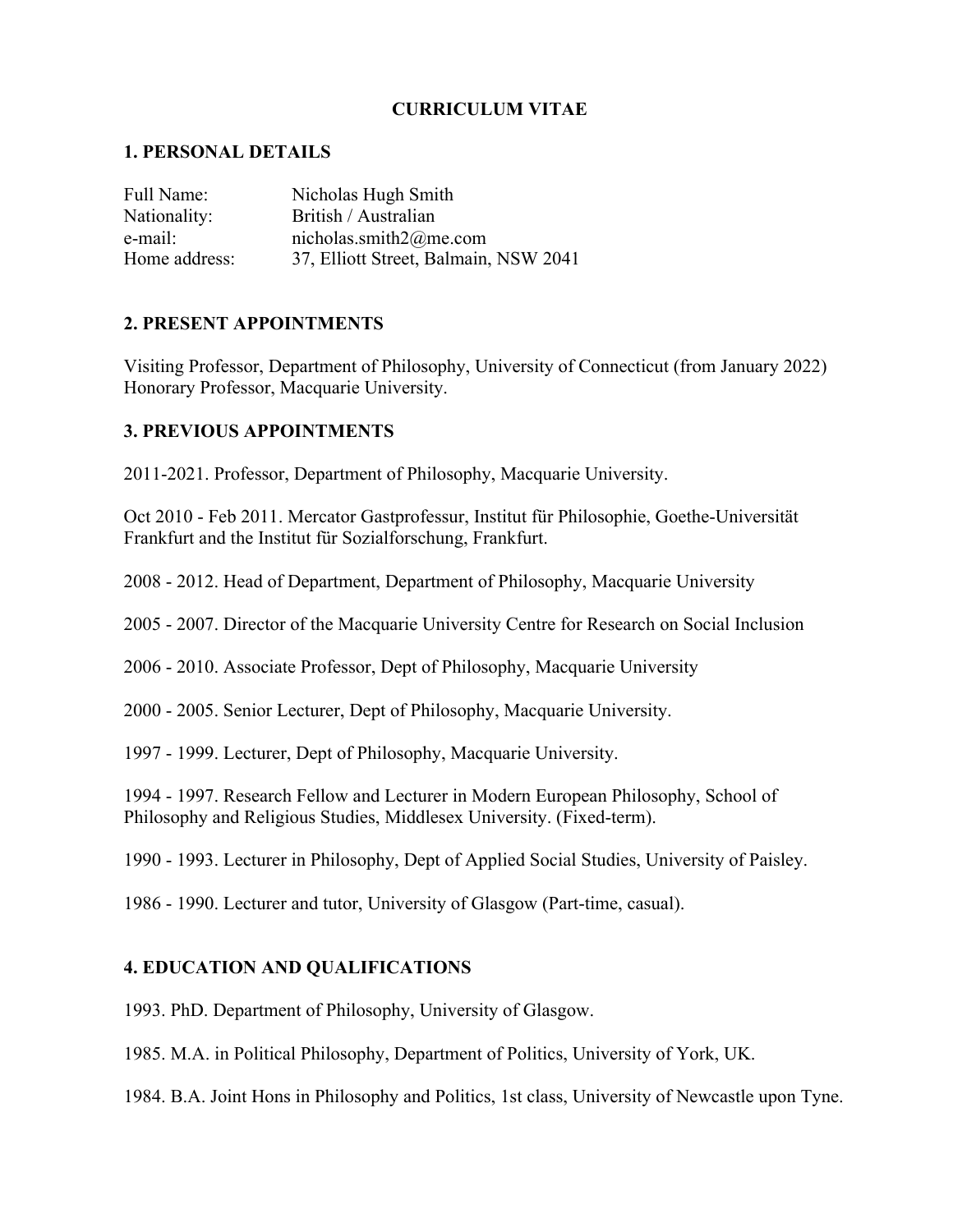# **5. PUBLICATIONS**

## **Monograph Books**

- 1. Smith, Nicholas H. (2018), with Dejours, C., Deranty, J-P and Renault. E. *The Return of Work in Critical Theory. Self, Society, Politics*, New York, Columbia University Press.
- 2. Smith, Nicholas H. (2002) *Charles Taylor: Meaning, Morals and Modernity*, Cambridge, Polity, 296pp. (Translated into Persian.)
- 3. Smith, Nicholas H. (1997) *Strong Hermeneutics: Contingency and Moral Identity*, London and New York, Routledge, 208pp.

# **Edited Books**

- 1. Shane O'Neill and Nicholas H. Smith eds (2012), *Recognition Theory as Social Research: Investigating the Dynamics of Social Conflict*, Basingstoke, Palgrave MacMillan, 247pp.
- 2. Smith, Nicholas H. and Jean-Philippe Deranty eds (2012), *New Philosophies of Labour: Work and the Social Bond*, with Introduction and translations by the editors, Leiden and Boston, Brill, 381pp.
- 3. Robert Sinnerbrink, Jean-Philippe Deranty, Peter Schmiedgen and Nicholas H. Smith eds. (2006), *Critique Today*, with Introduction by the editors, Leiden and Boston, Brill, 292pp.
- 4. Smith, Nicholas H. ed. (2002), *Reading McDowell: On Mind and World*, with Introduction and two chapters translated from the German by the editor, London and New York, Routledge, 326pp.
- 5. Arto Laitinen and Nicholas H. Smith eds. (2002), *Perspectives on the Philosophy of Charles Taylor*, with Introduction by the editors, Helsinki, Acta Philosophica Fennica, vol. 71, 198pp.

# **Chapters in Edited Books**

- 1. Smith Nicholas H. and Tracy Llanera (forthcoming) 'A Culture of Egotism: Rorty and Higher Education', in A. Mahon ed, *Philosophical Readings of the Contemporary University: In Shadows and Light*, Springer.
- 2. Smith Nicholas H. (2022) 'Work as a Realm of Social Freedom', in K. Breen and J-P Deranty eds, *Whither Work? The Politics and Ethics of Contemporary Work*, Routledge, pp. 16-31.
- 3. Smith Nicholas H. (2021) 'Taylor and Liberal Naturalism', in M. de Caro and D. Macarthur eds, *Handbook of Liberal Naturalism*, Routledge.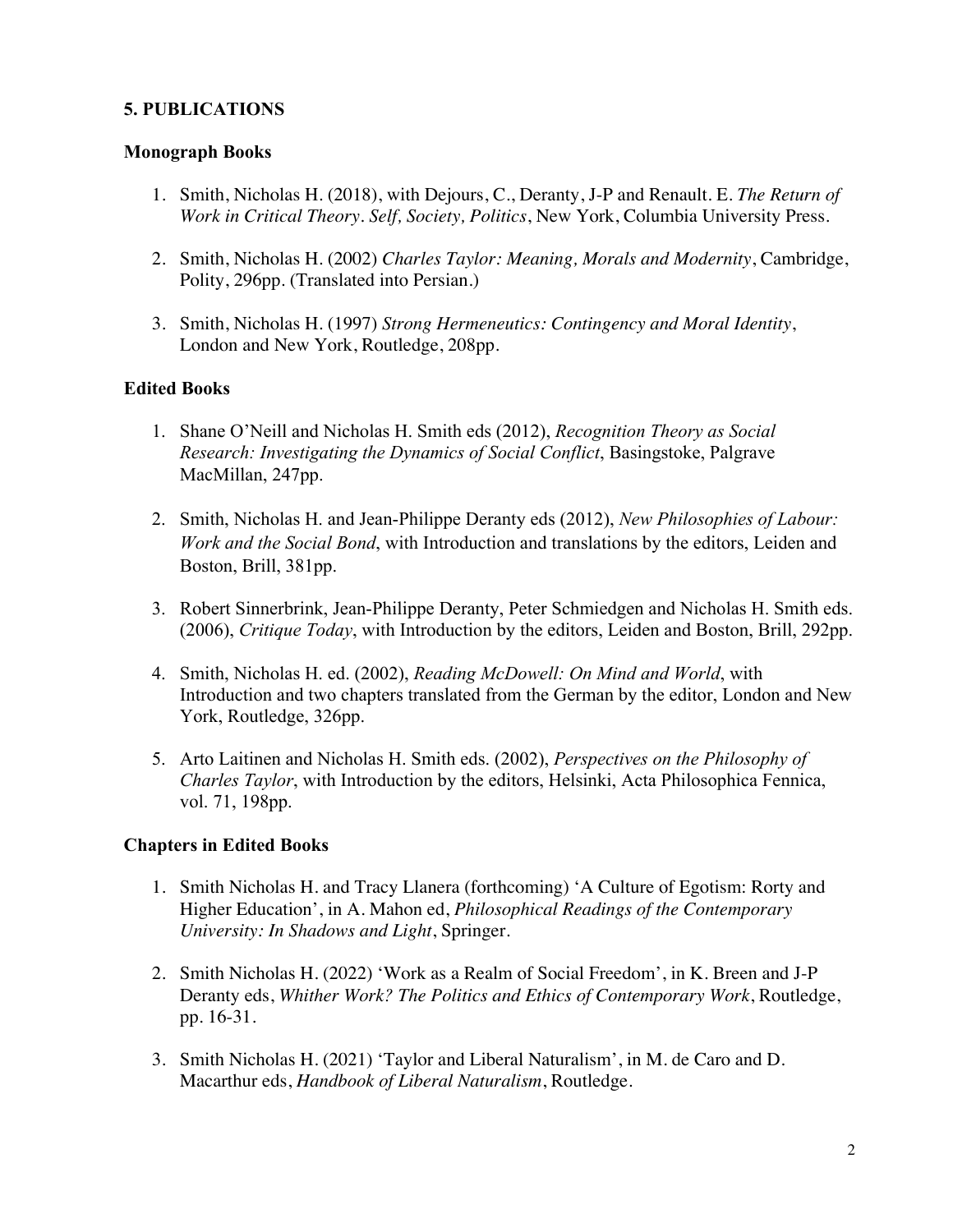- 4. Smith Nicholas H. (2018) 'Recognition and Multiculturalism'. In: Siep L., Ikaheimo H., Quante M. (eds) *Handbuch Anerkennung*. Springer VS, Wiesbaden.
- 5. Smith, Nicholas H. (2015), 'Hermeneutics and Critical Theory', in J. Malpas and H. Gander eds, *Routledge Companion to Philosophical Hermeneutics*, London, Routledge, pp 600-611.
- 6. Smith, Nicholas H. (2015), 'Solidarity and Work: A Reassessment', in Arto Laitinen and Anne Birgitta Pessi eds., *Solidarity: Theory and Practice*, Lanham, Lexington, pp. 155- 177.
- 7. Smith, Nicholas H. (2014), 'Der Solidaritaetsbegriff von Charles Taylor', in Ulf Bohmann ed., *Wie wollen wir leben?,* Nomos, Baden-Baden, pp 176-192.
- 8. Smith, Nicholas H. (2012), 'Work as a Sphere of Norms, Paradoxes and Ideologies of Recognition', in O'Neill and Smith eds, *Recognition Theory as Social Research,* pp. 87- 108.
- 9. Smith, Nicholas H. (2012), 'Introduction: A Recognition-Theoretical Research Programme in the Social Sciences', in O'Neill and Smith eds, *Recognition Theory as Social Research*, pp. 1-18.
- 10. Smith, Nicholas H. (2012), 'Three Normative Models of Work', in Smith and Deranty eds, *New Philosophies of Labour,* pp. 181-206.
- 11. Smith, Nicholas H. and Jean-Philippe Deranty (2012), 'Work, Recognition and the Social Bond: Changing Paradigms', in Smith and Deranty eds, *New Philosophies of Labour*, pp. 1-38.
- 12. Smith, Nicholas H. (2011), 'Language, Work and Hermeneutics', in Andrzej Wiercinski ed.*, Gadamer's Hermeneutics and the Art of Conversation*, International Studies in Hermeneutics and Phenomenology Vol. 2, Berlin, LIT Verlag, pp. 201-220.
- 13. Smith, Nicholas H. (2011), 'Recognition, Culture and Economy: Honneth's Debate with Fraser', in D. Petherbridge ed., *Axel Honneth: Critical Essays with a Reply by Axel Honneth*, Leiden and Boston, Brill, pp. 321-344.
- 14. Smith, Nicholas H. (2010), 'From the Concept of Hope to the Principle of Hope', in Janet Horrigan and Ed Wiltse eds, *Hope after Hope*, Amsterdam/New York, Rodopi, pp. 3-22.
- 15. Smith, Nicholas H. (2010), 'Multiculturalism and Recognition', in Duncan Ivison, ed. *The Ashgate Research Companion to Multiculturalism*, Aldershot, Ashgate, pp. 159-178.
- 16. Smith, Nicholas H. (2010), 'Expressivism in Brandom and Taylor', in James Chase, Edwin Mares, Jack Reynolds and James Williams eds., *Postanalytic and Metacontinental: Crossing Philosophical Divides*, London, Continuum, pp. 145-156.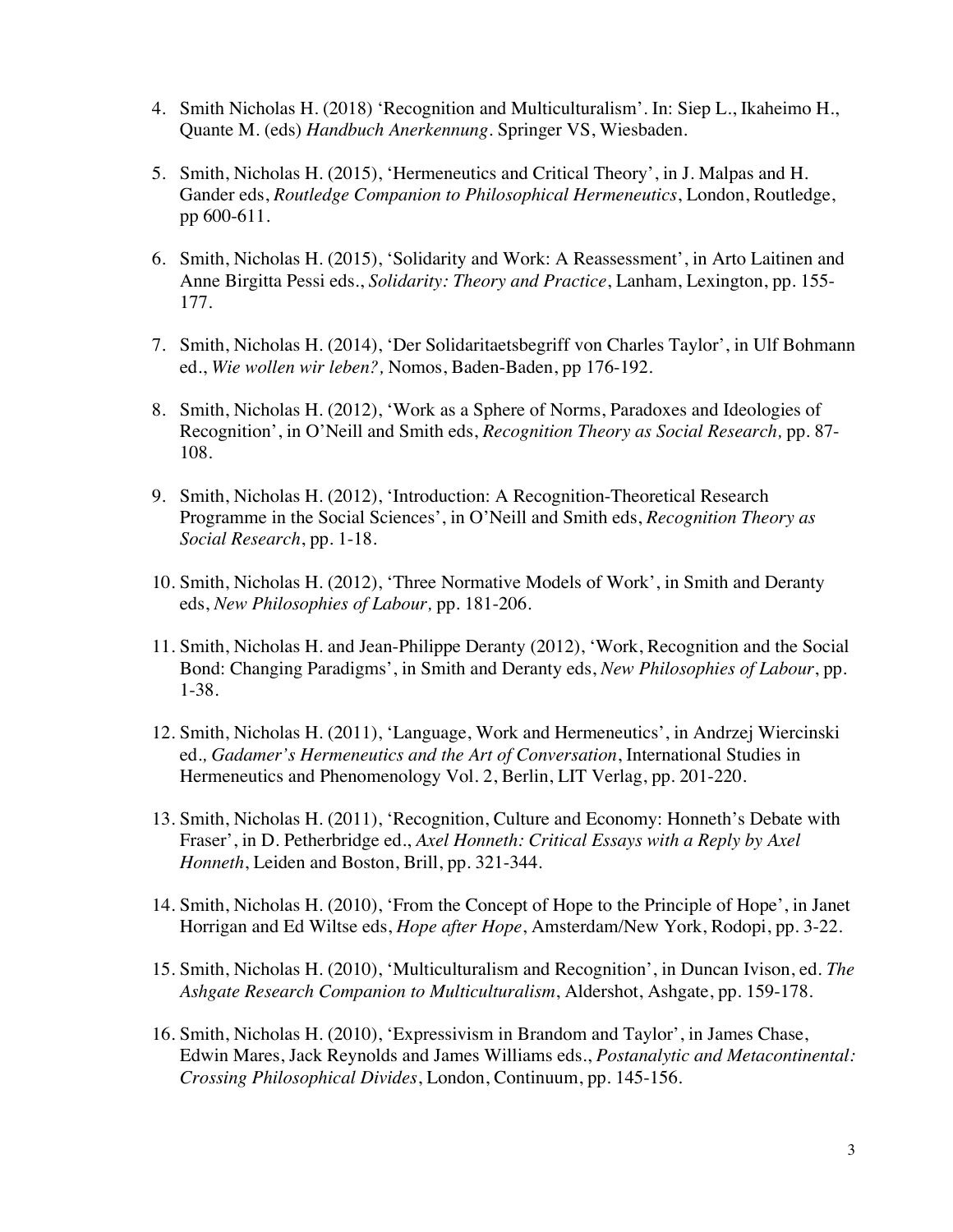- 17. Sinnerbrink, Robert, Jean-Philippe Deranty, and Nicholas H. Smith. (2006), 'Critique, Hope, Power: Challenges of Contemporary Critical Theory', in R. Sinnerbrink et al eds., *Critique Today*, pp. 1-21.
- 18. Smith, Nicholas H. (2005), 'Is Monotheism Compatible with Pluralism? Reflections on Richard Rorty's Critique of Religion', in Avery Plaw ed., *Frontiers of Diversity: Essays in Contemporary Pluralism*, Amsterdam/New York, Rodopi, pp.17-32.
- 19. Smith, Nicholas H. (2004), 'Taylor in the Hermeneutic Tradition', in Ruth Abbey ed., *Charles Taylor (Contemporary Philosophy in Focus),* Cambridge, Cambridge University Press, pp. 29-51.
- 20. Smith, Nicholas H. (2002), 'Overcoming Representationalism', in Arto Laitinen and Nicholas H. Smith eds., *Perspectives on the Philosophy of Charles Taylor*, pp. 29-43.
- 21. Smith, Nicholas H. (2002), 'Introduction', *Reading McDowell: On Mind and World*, pp. 1-5.
- 22. Smith, Nicholas H. (2002), 'Hans-Georg Gadamer', in Jon Simons ed., *From Kant to Levi-Strauss: the Background to Contemporary Critical Theory*, Edinburgh, Edinburgh University Press, pp. 181–196.
- 23. Laitinen, Arto & Nicholas H. Smith (2002), 'Introduction', *Perspectives on the Philosophy of Charles Taylor*, pp 5-9.
- 24. Smith, Nicholas H. (1999), 'Philosophy, Contingency and Social Criticism', in Iain Mackenzie and Shane O'Neill eds, *Reconstituting Social Criticism: Political Morality in an Age of Skepticism*, London, Macmillan, pp. 123-137.
- 25. Smith, Nicholas H. (1987), 'Wittgenstein and the Logic of Justification', in Weingartner and Schutz eds, *Recent Developments in Epistemology and Philosophy of Science*  (Reports of the Eleventh International Wittgenstein Symposium), pp. 174--76.

## **Dictionary / Encyclopaedia Entries**

- 1. Entry on 'Charles Taylor', in Bloomsbury Encyclopedia of Philosophers Online (revised and expanded version of 'Charles Taylor', in Stuart Brown ed., *Dictionary of Twentieth Century British Philosophers*), 2018.
- 2. Entry on 'McDowell, John Henry (1942-)', *Routledge Encyclopedia of Philosophy Online,* 2016.
- 3. Entries on 'Hermeneutics', 'Gadamer', 'Herder', 'Schleiermacher', 'Ricoeur', 'Taylor' and 'MacIntyre' in John Protevi ed., *Edinburgh Dictionary of Continental Philosophy* Edinburgh, Edinburgh University Press, 2005. (Also published as *A Dictionary of Continental Philosophy*, New Haven, Yale University Press, 2006).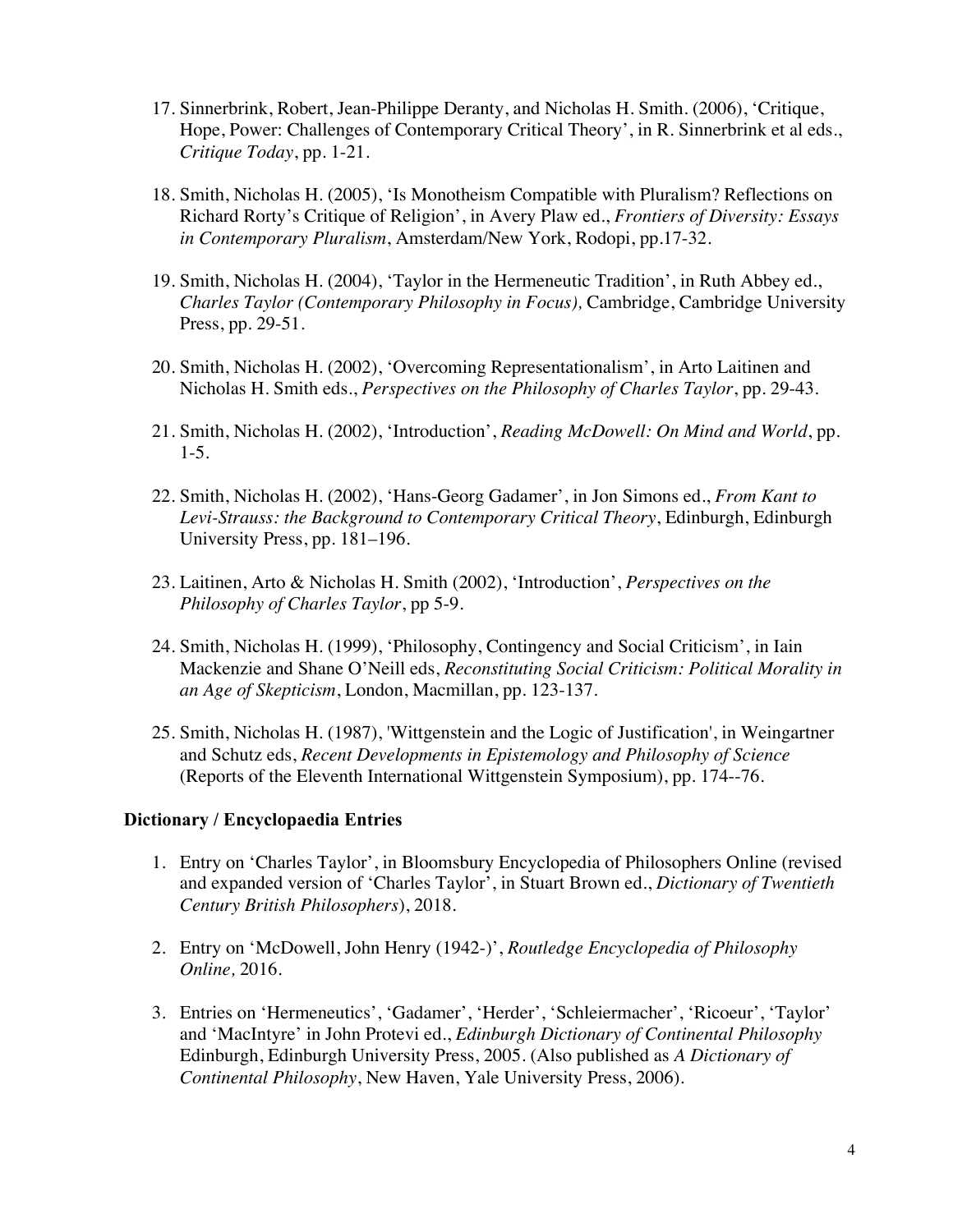- 4. Entry on 'Charles Taylor', in Stuart Brown ed., *Dictionary of Twentieth Century British Philosophers*, Bristol, Thoemmes Continuum, 2005, pp. 1027-1033.
- 5. Entry on 'John McDowell' in Thomas Mautner ed., *The Penguin Dictionary of Philosophy*, Harmondsworth, Penguin, 2005.

# **Refereed Journal Special Issues**

- 1. Smith, Nicholas H. ed (2016), 'Philosophy and Work / Philosophie du travail', *Revue Internationale de Philosophie*, 4-2016, volume 70, No. 278.
- 2. Smith, Nicholas H. ed. (2012), 'Schwerpunkt: Arbeit nach dem Liberalismus', *Deutsche Zeitschrift für Philosophie*, Vol. 60, no. 4, pp. 509-593, Oldenbourg, Akademie Verlag. (Special Issue: Work after Liberalism').
- 3. Smith, Nicholas H. and Shane O'Neill eds. (2008), Special Issue: Social Hope, *Critical Horizons*, vol. 9 no. 1, with Introduction by the editors, Stocksfield, Acumen, pp. 112.
- **4.** Robert Sinnerbrink, Jean-Philippe Deranty, Peter Schmiedgen and Nicholas H. Smith eds. (2005), Special Issue: Critique Today, *Critical Horizons*, vol. 6, with Introduction by the editors, Leiden and Boston, Brill, 292pp

# **Journal Articles**

- 1. Smith, Nicholas H. (2019) 'Basic Income, Social Freedom and the Fabric of Justice', *Critical Review of International Social and Political Philosophy*. Published online 27 Feb 2019 DOI: 10.1080/13698230.2019.1585152
- 2. Smith, Nicholas H. and Tracy Llanera (2019) 'Pragmatist Transcendence in Rorty's Metaphilosophy', *Analyse & Kritik*, Vol 41(1), 97-116.
- 3. Smith, Nicholas H. (2019), 'Arendt's anti-humanism of labour'*, European Journal of Social Theory*, Vol 22(2) 175-190.
- 4. Smith, Nicholas H. (2018) 'Ordinary Life', *Philosophy and Social Criticism*, 44(7) 751- 753 (German translation, 'Das gewohnliche Leben', *Transit: Europäische Revue,* special issue *Charles Taylors Landkarte*, vol 49, Autumn 2016, 122-124).
- 5. Smith, Nicholas H. (2016), 'Between Philosophical Anthropology and Phenomenology: on Paul Ricoeur's Philosophy of Work', *Revue Internationale de Philosophie,* 4-2016, No. 278, 513-534.
- 6. Smith, Nicholas H. (2016), 'Introduction: Philosophy and Work', *Revue Internationale de Philosophie,* 4-2016, No. 278, 429-433.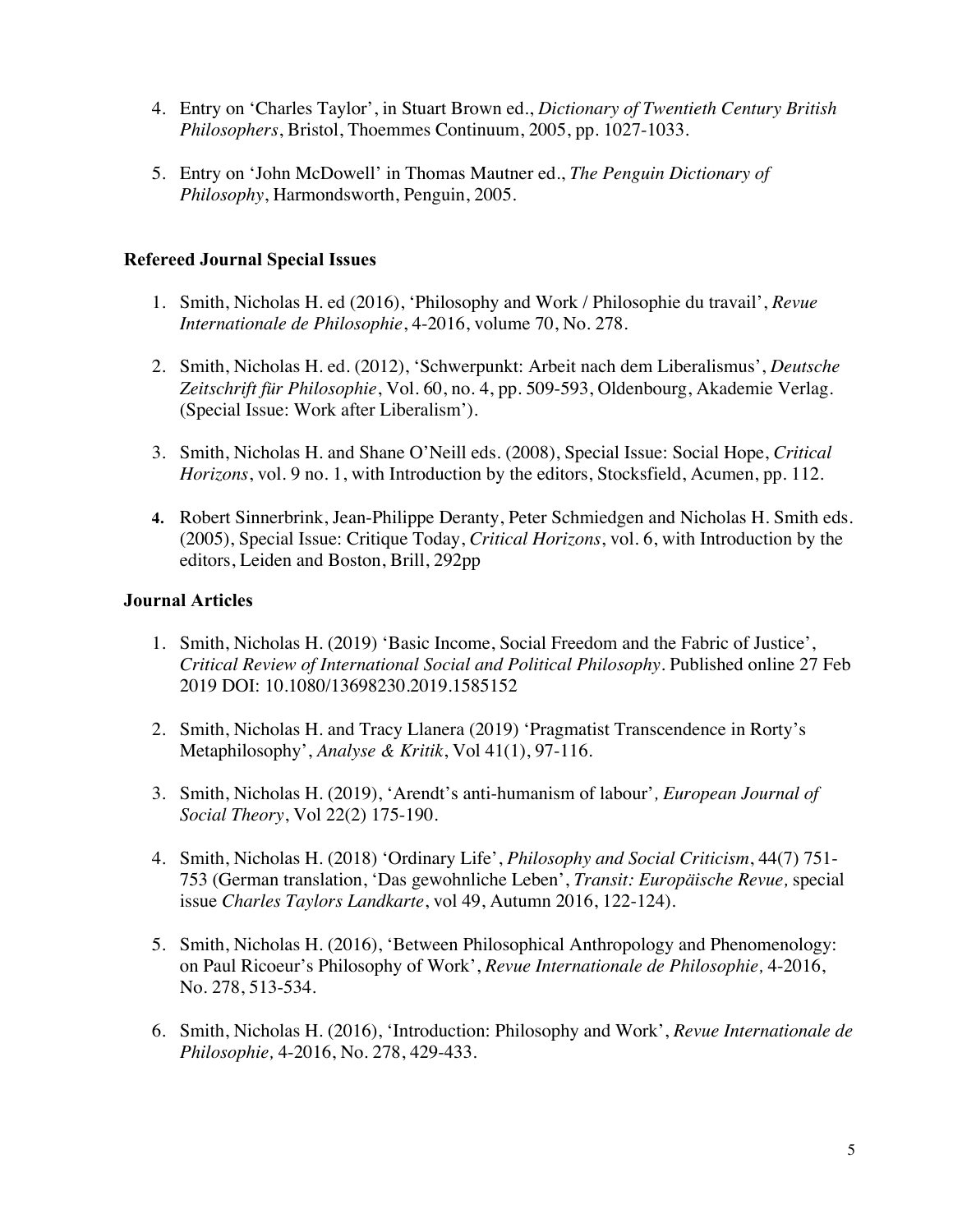- 7. Smith, Nicholas H. (2013), 'Work as expression', *Travailler: Revue internationale de Psychopathologie et de Psychodynamique du Travail,* vol. 30, 49-66 (also published in French translation as 'Le travail comme expression', op. cit. 67-86).
- 8. Smith, Nicholas H. (2013), 'Rationality and Engagement: McDowell, Dreyfus and Zidane', *Hegel Bulletin,* 34/2, 159-180.
- 9. Smith, Nicholas (2012), 'Schwerpunkt: Arbeit nach dem Liberalismus', *Deutsche Zeitschrift für Philosophie*, vol. 60, no. 4, 509-512.
- 10. Smith, Nicholas H. and Jean-Philippe Deranty (2012), 'Work and the Politics of Misrecognition', *Res Publica* vol.18, no. 1, February, 53-64.
- 11. Smith, Nicholas H. and Arto Laitinen (2009), 'Taylor on Solidarity', *Thesis Eleven*, no. 99, November, 48-70 (with reply by Taylor).
- 12. Smith, Nicholas H. (2009), 'Work and the Struggle for Recognition', *European Journal of Political Theory*, vol. 8, no. 1, January, 46-60.
- 13. Smith, Nicholas H. (2008), 'Levinas, Habermas and Modernity', *Philosophy and Social Criticism*, vol. 34, no. 6, July, 643-664.
- 14. Smith, Nicholas H. (2008), 'Analysing Hope', *Critical Horizons,* vol. 9, no. 1, May, 5-23.
- 15. Smith, Nicholas H. (2007), 'The Hermeneutics of Work: On Richard Sennett', *Critical Horizons*, vol. 8, no. 2, December, 186-204.
- 16. Smith, Nicholas H. (2007), 'Ekspressivisme hos Brandom og Taylor, *Slagmark*: *tadsskrift for idéhistorie*, summer, vol. 49, 99-112
- 17. Smith, Nicholas H. (2005), 'Hope and Critical Theory', *Critical Horizons*, vol. 6, no. 1, 45-61.
- 18. Smith, Nicholas H. (2005), 'Rorty on Religion and Hope', *Inquiry,* vol. 48, no. 1, February, 76-98.
- 19. Smith, Nicholas H. (2000), 'Levinas, Subjectivity and the Sacred', *Synthesis Philosophica*, 29–30, 1-2, 129–43. (Croatian translation: 'Levinas, subjectivnost I sveto', *Filozofska Istrazivanja*, 81–82, 2-3, 2001, 397–408).
- 20. Smith, Nicholas H. (2000), 'Levinas's Modern Sacred', *Law Text, Culture*, vol. 5, no. 1, 145–60.
- 21. McCarthy, Thomas, Shane. O'Neill, and Nicholas H. Smith (1997), 'Critical Theory Today: An Interview with Thomas McCarthy', *Imprints*, vol. 2 no. 1, 3-18.
- 22. Smith, Nicholas H. (1996), 'Contingency and Self-Identity: Taylor's Hermeneutics vs. Rorty's Postmodernism', *Theory, Culture and Society*, 13:2, 105-20.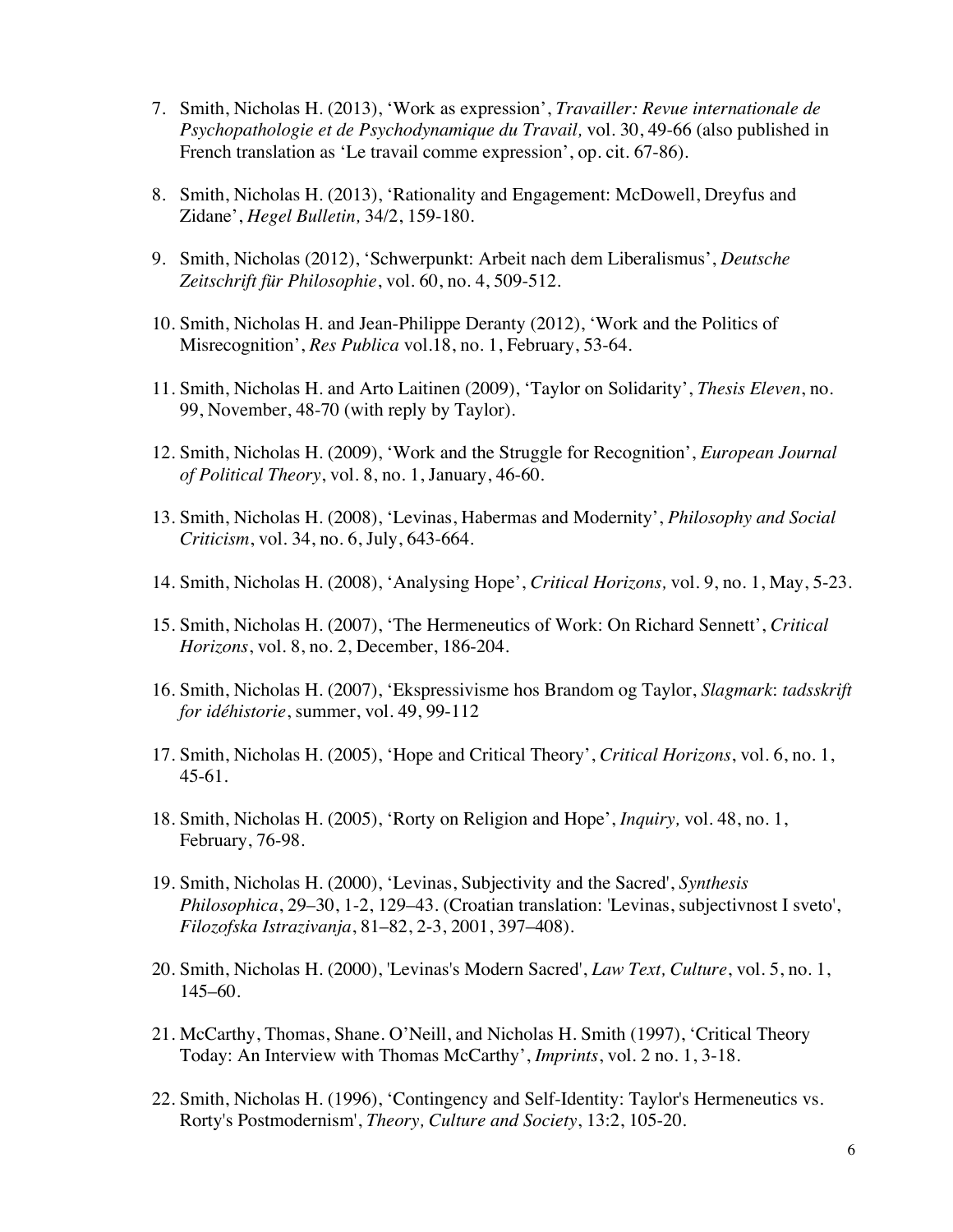- 23. Smith, Nicholas H. (1994), 'Charles Taylor, Strong Hermeneutics and the Politics of Difference', *Radical Philosophy* 68, Autumn, 19-27.
- 24. Smith, Nicholas H. (1994), 'The Entwinement of Reason and Violence: The Frankfurt School', *Cogito*, 8:3, 241-48.

## **Articles Reprinted as Chapters in Books and Anthologies**

- 1. Smith, Nicholas H. (2010), 'Rorty on Religion and Hope', in James Tartaglia ed., *Richard Rorty* (*Critical Assessments of Leading Philosophers*), 4 Vols, Vol 4, ch. 83, London and New York, Routledge.
- 2. Smith, Nicholas H. (2009), 'Levinas, Habermas and Modernity', in David Rasmussen and James Swindal eds, *Habermas II*, 4 Vols, Vol.1, ch. 11, Sage Masters in Modern Social Thought, New Delhi, Sage.
- 3. Smith, Nicholas H. (2006), 'Hope and Critical Theory', in R. Sinnerbrink, et al eds, *Critique Today,* Leiden and Boston, Brill, pp. 45-61.
- 4. McCarthy, Thomas, Shane O'Neill, and Nicholas H. Smith (2001), 'Critical Theory Today: An Interview with Thomas McCarthy', in William Rehg and James Bohman eds, *Pluralism and the Pragmatic Turn. The Transformation of Critical Theory: Essays in Honour of Thomas McCarthy*, Cambridge MA, MIT Press, pp. 413-29.

## **Review Articles**

- 1. Smith, Nicholas H. (1997), 'Reason after Meaning' (reviewing *Philosophical Arguments* by Charles Taylor), *Philosophy and Social Criticism*, vol.23:1, 133-42.
- 2. Smith, Nicholas H. (1993), 'Social Power and the Domination of Nature' (reviewing *The Critique of Power* by Axel Honneth), *History of the Human Sciences*, vol.6:3, 101-10.
- 3. Smith, Nicholas H. (1992), 'The Spirit of Modernity and its Fate Jürgen Habermas' (reviewing *The Philosophical Discourse of Modernity* and other works), *Radical Philosophy*, 60, 23-29.

#### **Non-refereed public philosophy publications**

- 1. Smith, Nicholas (2019) 'The Ethics of the 4 Day Work Week. It's not just about the hours'. *The Conversation*. https://theconversation.com/the-ethics-of-the-4-day-workweek-its-not-just-about-the-hours-124418 28 October 2019. Translated into Indonesian. Over 150K reads.
- 2. Smith, Nicholas (2019) 'Work in a Free Society'. *The Philosopher*, summer 2019, Vol 107, No. 3, pp 31-35. (Reprinted in Anthony Morgan ed., *Workforce*, published as part of the Workforce Exhibition opened on March 15<sup>th</sup>, 2019 at The NewBridge Project: Gateshead, UK.)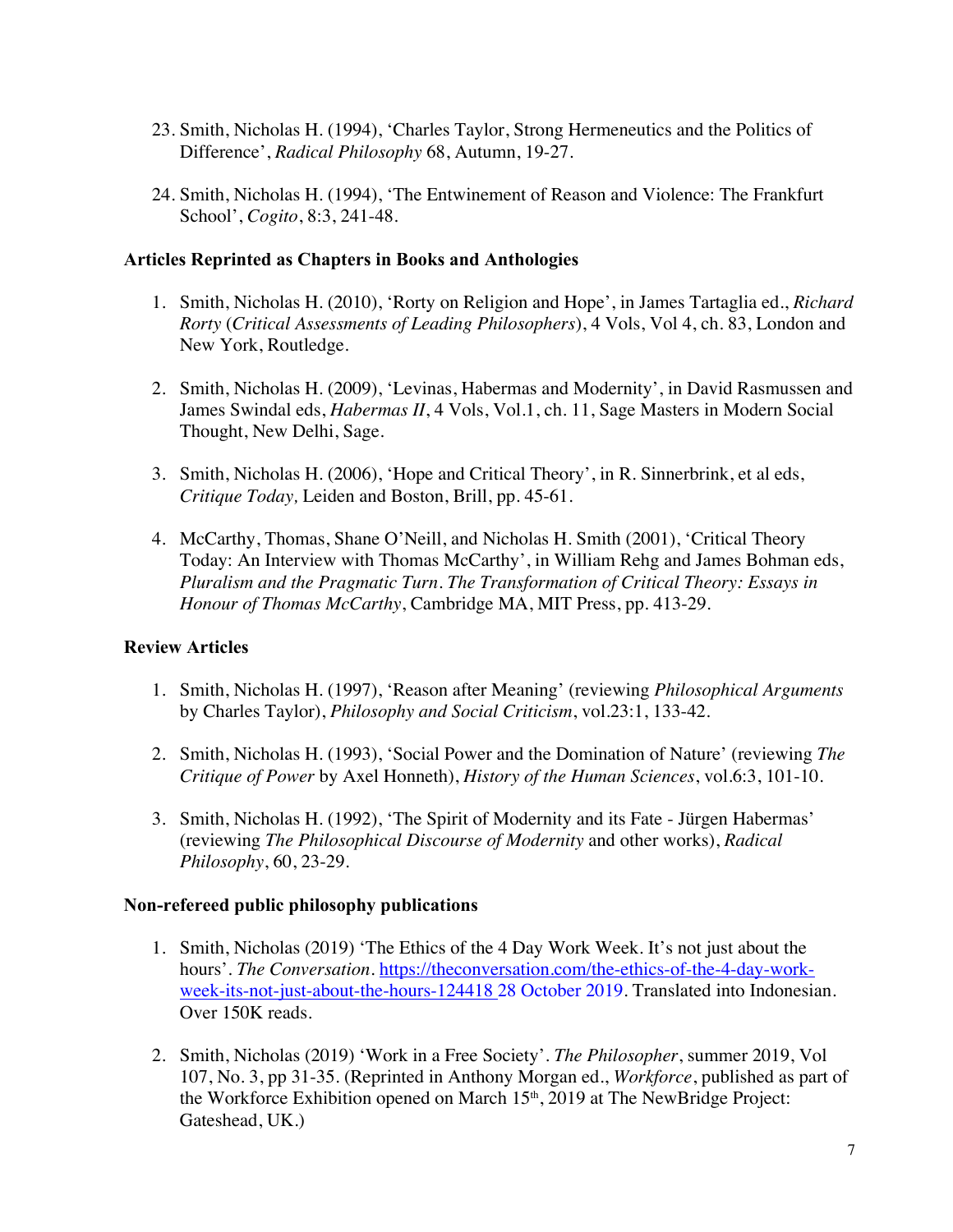- 3. Smith, Nicholas (2018) 'The Philosophy of Punk', Institute for Arts and Ideas, IAI News, 18th December 2018. https://iainews.iai.tv/articles/pete-shelley-and-the-philosophy-ofpunk-auid-1186.
- 4. Smith, Nicholas (2018) 'The Freedom to be Free at Work', Institute for Arts and Ideas, IAI News, 8th October 2018. https://iainews.iai.tv/articles/being-free-at-work-auid-1153. Posted on 3 Quarks Daily, 20th November 2018
- 5. Smith, Nicholas (2018) 'Post-Work Won't Work', in 'The Future of the Post-Work World', Institute for Arts and Ideas, IAI News, Issue 66, 4th May, 2018. https://iainews.iai.tv/articles/post-work-wont-work-auid-1081
- 6. 'A Philosopher's View: the Benefits and Dignity of Work', article published online in *The Conversation*, http://theconversation.edu.au/articles/a-philosophers-view-the-benefitsand-dignity-of-work-1104, April 22, 2011.

# **Edited refereed Conference Proceedings (CD Roms)**

- 1. Jean-Philippe Deranty, Michael Fine, Nicholas Smith and Amanda Wise (eds) *Mobile Boundaries/Rigid Worlds: Proceedings of the 2nd Annual Conference of CRSI* (2004) Centre for Research on Social Inclusion, Macquarie University.
- 2. Michael Fine, Paul Henman and Nicholas Smith (eds) *Social Inequality Today: Proceedings of the 1st Annual Conference of CRSI* (2003) Centre for Research on Social Inclusion, Macquarie University.

# **Translations**

- 1. 'Care as Work: Mutual Vulnerabilities and Discreet Knowledge' by P. Molinier, a translation from the French with J-P Deranty, in Smith and Deranty eds, *New Philosophies of Labour,* pp. 251-270.
- 2. 'Admiration without Appreciation? The Paradoxes of Recognition of Doubly Subjectivised Work' by S. Voswinkel, a translation from the German with J-P Deranty, in *New Philosophies of Labour,* pp. 273-299.
- 3. 'Exclusive Focus on Figures, Exclusive Focus on Returns: Marketization as a Principle of Organization and a Problem of Recognition' by G. Wagner, a translation from the German with J-P Deranty, in *New Philosophies of Labour,* pp. 301-326.
- 4. 'Between Hermeneutics and Hegelianism: John McDowell and the Challenge of Moral Realism' by A. Honneth, a translation from the German in Nicholas H. Smith ed. *Reading McDowell,* pp. 246-265.
- 5. '*Bildung* and Second Nature' by R. Bubner, a translation from the German, in *Reading McDowell,* pp. 209-216.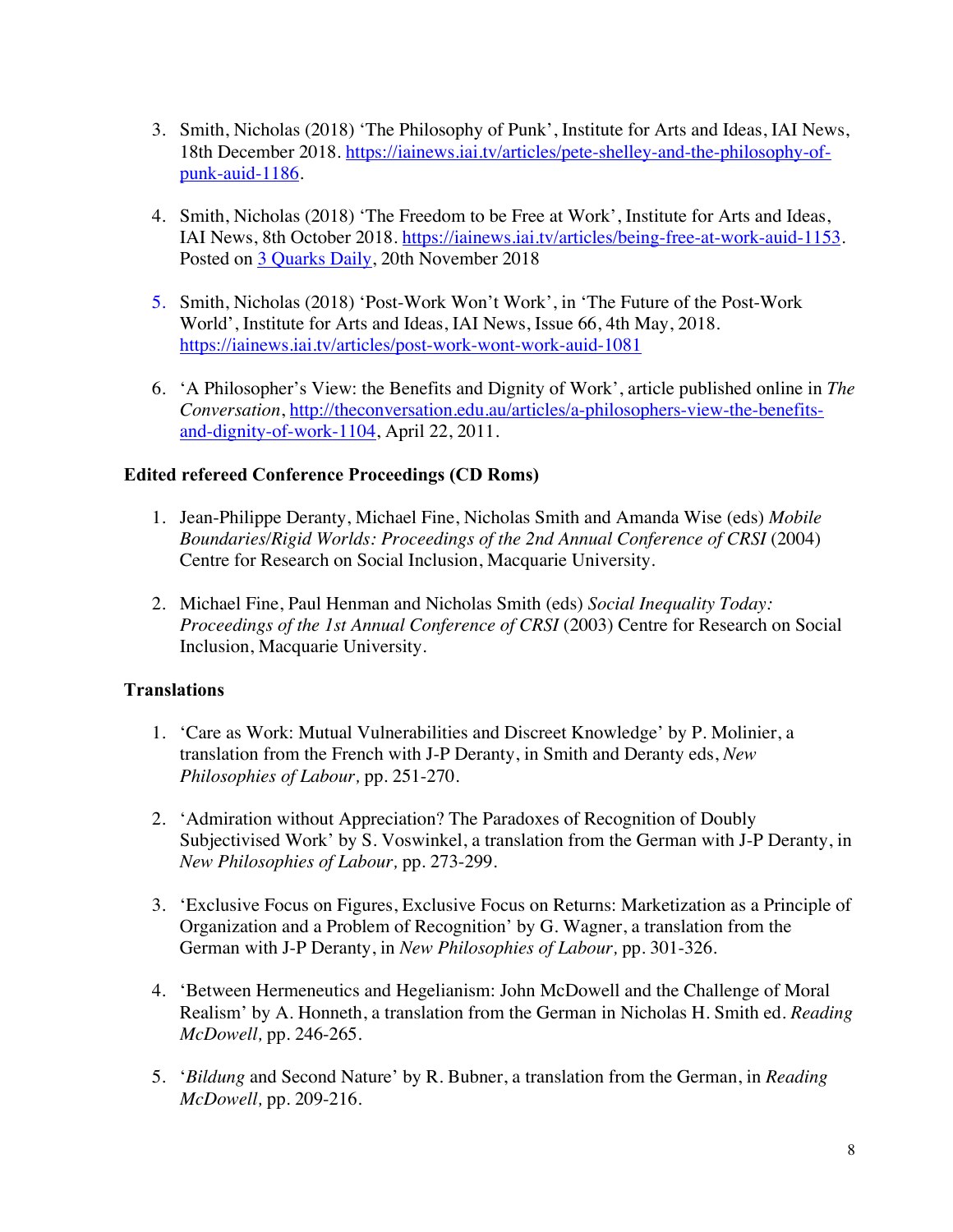## **Book Reviews**

- 1. *The Language Animal* by Charles Taylor, *The Review of Politics,* 79:3, 2017
- 2. *Self-Consciousness and the Critique of the Subject* by Simon Lumsden, *Critical Horizons*, 16:3, 2015, 309-310. French translation in *Bulletin de Litterature Hegelienne*, XXV, Archives de Philosophie, 78, 2015, 725-747.
- 3. 'Being Human', Review of *Reason in Philosophy* by Robert Brandom, *The Philosopher's Magazine*, Issue 49, 2nd Quarter 2010, 112-113.
- 4. *The Idea of Evil* by Peter Dews, *Critical Horizons*, vol. 9. no. 1, May 2008, 100-102.
- 5. *Charles Taylor* by R. Abbey, *Australasian Journal of Political Science*, 36:3, 2001, 618.
- 6. E. Gellner, *Language and Solitude, Australasian Journal of Philosophy*, 2001
- 7. 'Last Philosophy', reviewing *The Limits of Disenchantment: Essays on Contemporary European Philosophy* by Peter Dews, *Radical Philosophy*, 80, Nov/Dec 1996, 40
- 8. Honneth, *The Struggle for Recognition, Political Studies,* 44:5, 1996, 1019.
- 9. J. Bernstein, *Recovering Ethical Life, Political Studies*, 44:4, 1996, 818-9.
- 10. W. Outhwaite, *Habermas*, *Radical Philosophy*, 76, March/April 1996, 53.
- 11. 'Critical Theory in Question', reviewing *Critical Theory* by T. McCarthy and D. Hoy, and *Of Critical Theory and its Theorists* by S. Bronner, *Radical Philosophy* 73, Sept/Oct 1995, 42-4.
- 12. J. Tully, *Philosophy in an Age of Pluralism, Political Studies,* 43:3, 1995, 591.
- 13. R. Wiggerhaus, *The Frankfurt School*, *Political Studies*, 43:2, 1995, 407.
- 14. Review of *Justification and Application: Remarks on Discourse Ethics* by Jürgen Habermas, *Cogito*, Vol.8:3, 1994, 288-90.
- 15. P. Stirk, *Max Horkheimer*, *Political Studies*, 42:2, 1994, 360.
- *16.* 'Putting Practice into Theory', reviewing *Jürgen Habermas* by R.C. Holub, and *The Role of Ethics in Social Theory* by T. Smith, *Radical Philosophy*, 63, Spring 1993, 42-4.
- 17. R. Brand, *The Force of Reason*, *Radical Philosophy*, 59, Autumn 1991, 56.

## **6. RESEARCH GRANTS AND AWARDS**

I have obtained AUD 473,000 of external funding as first named chief investigator from Australia's premium competitive research funding body, the Australian Research Council. I also secured AUD 900,000 from internal competitive award schemes for the development of the Centre for Research in Social Inclusion at Macquarie University. I was awarded a Mercator Visiting Professorship by the German Research Council (*Deutsche Forschungsgemeinshaft*) for winter semester 2010/11 and a YKY Visiting Professor grant at University of Tampere (2015). I was awarded a visiting research fellowship at the Institute for Liberal Arts and Sciences (ILAS) at Keele University 2017-18.

- 1. 2017 2018. ILAS Visiting research fellowship, Keele University, GBP4500.
- 2. 2014 2015. YKY Visiting Professor grant at University of Tampere,  $\in$  3,000
- 3. 2010 2011. Mercator Visiting Professorship at the Institut für Philosophie, Goethe-Universität Frankfurt, and the Institut für Sozialforschung, Frankfurt, awarded by the German Research Council ('The programme is designed to enable Universities in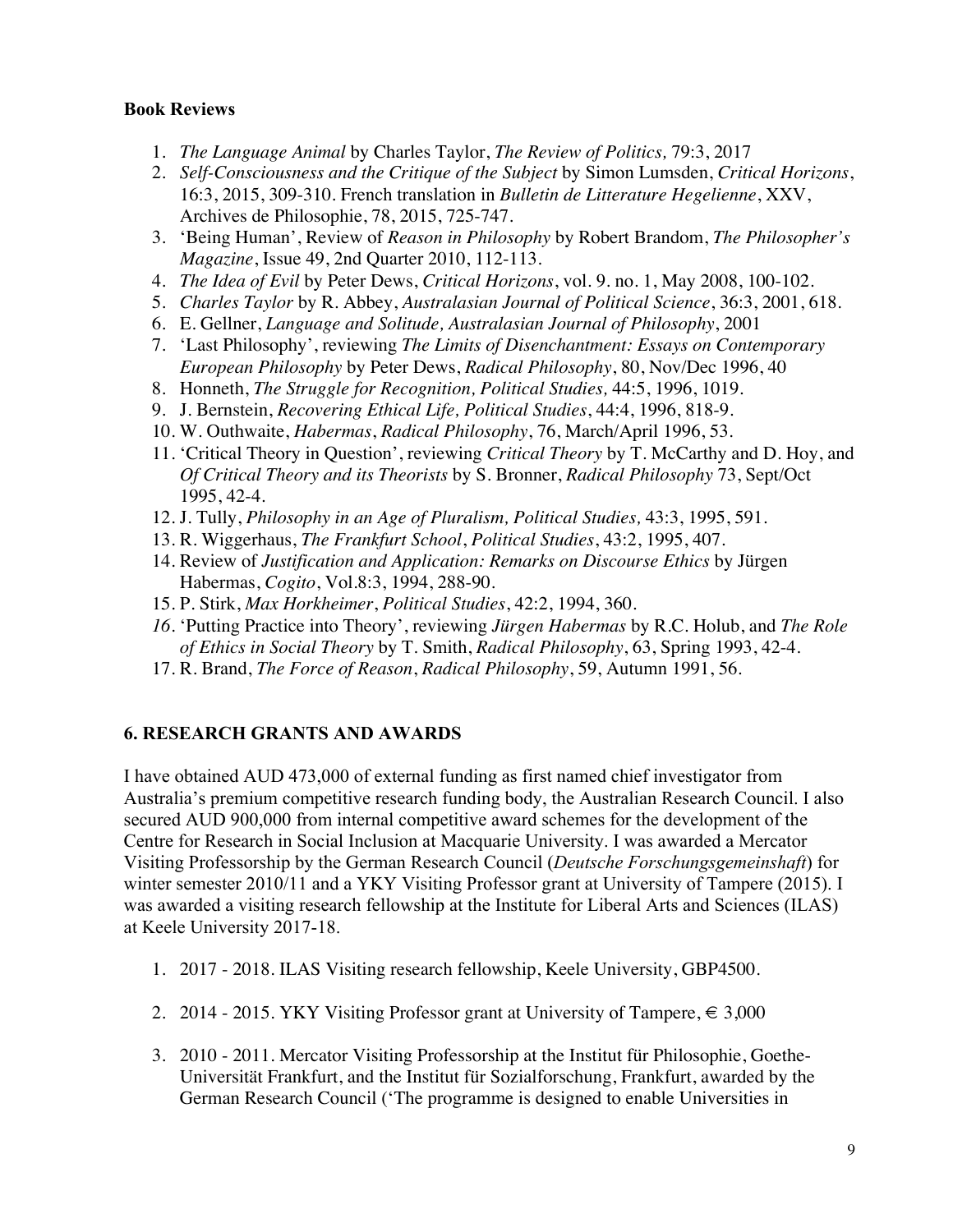Germany to invite highly qualified scientists and scholars (as a rule foreign nationals) from abroad."  $\in$  58,000).

- 4. 2010 2012. Australian Research Council Discovery Project, for 'Work and Selfdevelopment: a philosophical reappraisal', first named Chief Investigator with Dr Jean Philippe Deranty, Emmanuel Renault and Christophe Dejours, worth AUD 260,000  $(approx \in 166,000$ ).
- 5. 2007. Department of Education, Science and Technology Research Infrastructure Block Grants Scheme, Chief Investigator for 'Centre for Research on Social Inclusion – Data Access', worth \$29,550.
- 6. 2006 2009. Australian Research Council Discovery Project, for 'Applying the Ethics of Recognition: Work and the Social Bond', first named Chief Investigator with Dr Jean Philippe Deranty, worth \$AUD 213,000 (approx €136,000).
- 7. 2005 2007. Queen's University Belfast International Research Fellowship, for 'Political Philosophy and Social Hope', Chief Investigator with Prof. Shane O'Neill, worth GBP 10,000.
- 8. 2005 2009. Macquarie University Research Centre Scheme, to develop the 'Centre for Research on Social Inclusion', Director, worth \$150,000 over 5 years. (Selected as one of nine Macquarie University Centres of Research Excellence in 2006).
- 9. 2003 2008. Macquarie University Millenium Fund Grant to establish the 'Centre for Research on Social Inclusion' in the Division of Society, Culture, Media and Philosophy, Director, worth \$750,000 over 5 years.
- 10. 2005. International Macquarie University Research Scholarship for PhD project on Subjectivity and Self-Knowledge, Chief Supervisor, worth £18,000 per year over 3 years.
- 11. 2004. Macquarie University Research Areas and Centres of Excellence Award for PhD project on Applying the Ethics of Recognition, Chief Supervisor, worth £18,000 per year over 3 years.
- 12. 2004. Macquarie University Research Development Grant, Visiting Scholar support for visit of Prof. Shane O'Neill in research program 'Justice as social inclusion', worth \$7,050.
- 13. 2000. Macquarie University Research Grant, for 'On Mind and World', worth \$4,000.
- 14. 1999. Macquarie University Research Grant, for 'A Study of Charles Taylor', worth \$5,400.
- 15. 1998. Macquarie University Research Grant, for 'A Study of Charles Taylor', worth \$6,000.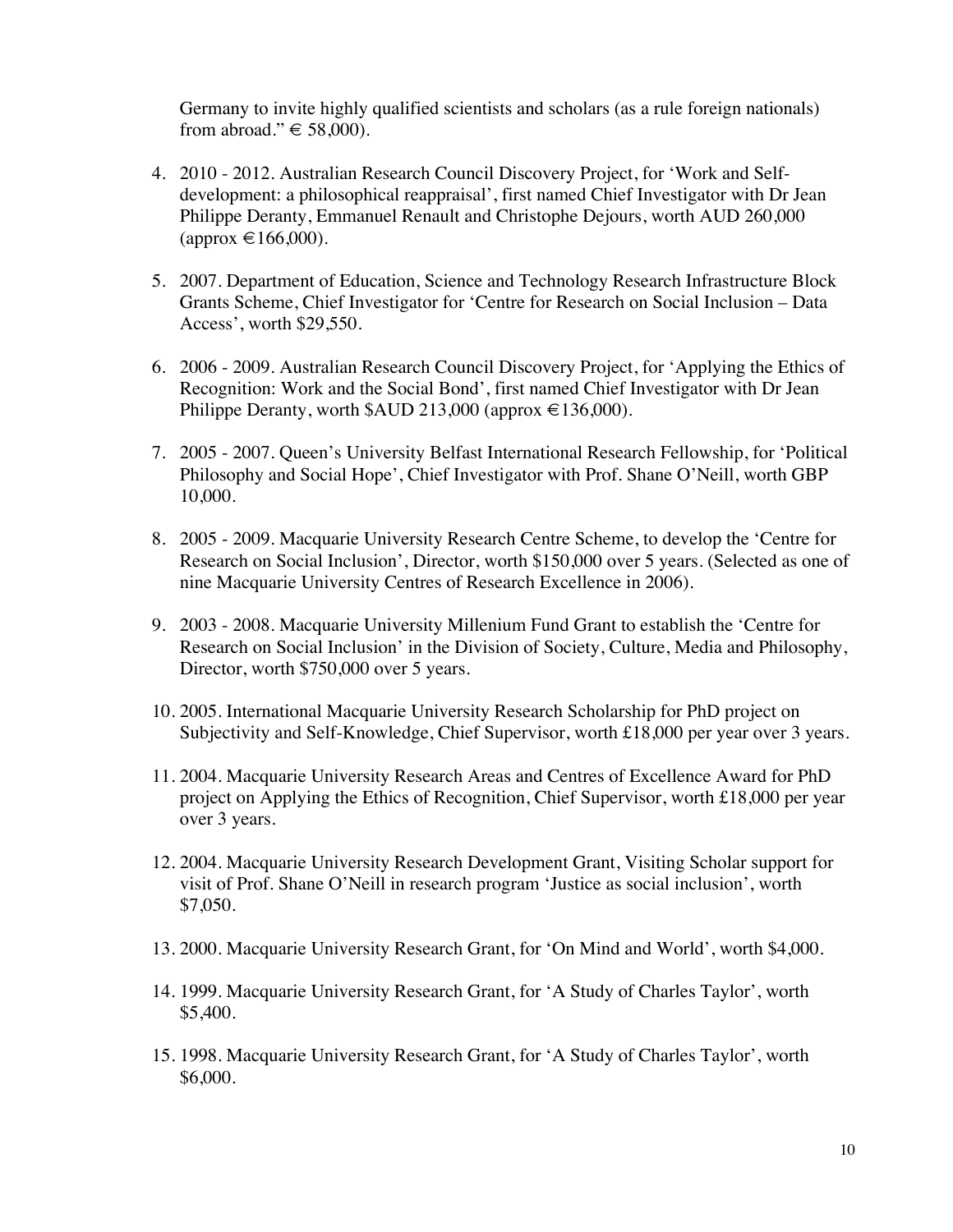16. 1997. Humanities Research Board of the British Academy Small Research Grant, for 'A Study of Charles Taylor', worth GBP 960.

# **7. RESEARCH SUPERVISION**

I have successfully supervised (as principal or active associate supervisor) 18 Higher Degree by Research (HDR) candidates. I am currently supervisor in honorary capacity for 4 HDR students.

#### **Research theses supervised**

- 1. 'In Excess of the Typical: Towards a Phenomenology of Alterity', PhD. 2001
- 2. 'The Role of Imagination and Reflective Critique in the Philosophical Anthropology of Paul Ricoeur', MA Hons, 2003
- 3. 'Between Reason and Voluntarism: Boehme, Scotus, Fichte, Hegel', PhD, awarded with Vice-Chancellor's Commendation, 2004
- 4. 'Economics in Social Policy: a Philosophical Analysis', MA Hons, 2005
- 5. 'Reformed Epistemology and Charles Taylor's Phenomenology of Morals', PhD, 2006
- 6. 'The Theory of Recognition and the Ethics of Immigration', PhD, 2010
- 7. 'From Phenomenology to Ethics: A reconstruction and defence of the early Sartre', PhD, 2010.
- 8. 'Towards a Critical Theory of Social Practices: on the social-ontological foundations of immanent critique', awarded with Vice-Chancellor's Commendation, PhD, 2010 (cotutelle, shared supervision with Prof Axel Honneth, University of Frankfurt).
- 9. 'Theories of Work and Contemporary Workplace Organisation', PhD, 2011.
- 10. 'Norms, Language and Self-regulating Practices: On Brandom and the debate over the normativity of meaning', MPhil, 2011 (associate supervisor).
- 11. 'Recognizing Capital and the Politics of Theory', PhD, 2013
- 12. 'Concepts of Group Recognition', PhD, 2013
- 13. 'Work, anthropology, and human determination in the thought of Schiller, Marx, and Marcuse', PhD 2014
- 14. 'The Disabling Nature of Deafness as Misrecognition', MRes 2015
- 15. 'Take Care of Compassion and Doctrine Will Look After Itself', PhD 2017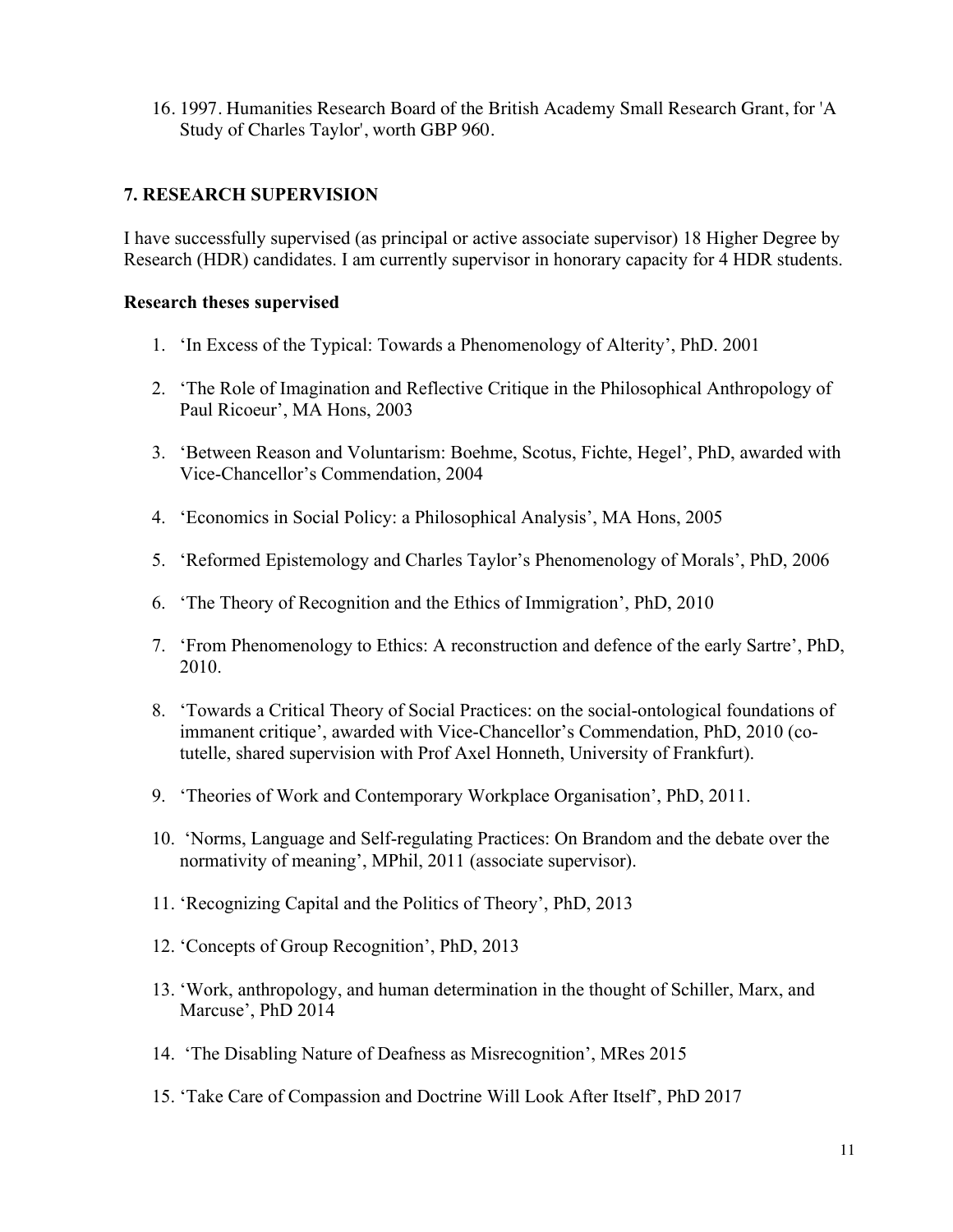- 16. 'The Unity of Ethics and Metaphysics in Spinoza', MRes 2017
- 17. 'Freedom, recognition and work for the young-old middle class', MRes 2018
- 18. 'Moral Blindness and Modernity: Arendt and MacIntyre on the Crisis of Moral Sensitivity in the Modern Era', MRes 2021

## **Current research supervision**

- 1. A communicative theory of forgiveness, PhD
- 2. 'Preventive Justice, Autonomy and Rehabilitation: A Contribution Toward a Critical Theory of Law', PhD (submitted March 2021)
- 3. The unity of ethics and metaphysics in Spinoza and MacIntyre, MPHIL
- 4. Meaningful ageing: the liberating potential of post-career life, PhD

## **Honours theses supervised (Honours program closed in 2013)**

- 1. 'Levinas and Solipsism' (2002)
- 2. 'Self, Morality and Spirit: Charles Taylor's Understanding of Nietzsche' (2002)
- 3. 'Recognition, Social Cohesion and Social Borders' (2005)
- 4. 'The Social Philosophy of Money' (2006).

# **8. TEACHING EXPERIENCE**

I have over 30 years of teaching experience at all levels and in many fields, with specialisation in modern European philosophy, hermeneutics, critical theory, political philosophy and ethics.

# **At Middlesex University, University of Glasgow and University of Paisley (1986-1997)**

Undergraduate units in moral and political philosophy, philosophy of social science; philosophy and sociology of science; philosophy of technology (Glasgow, Paisley)

Honours units on Heidegger, Wittgenstein and Derrida (Middlesex)

MA units on Habermas, Gadamer, and Marx (Middlesex)

# **At Macquarie University (1997-2020)**

*Introductory first year units (300-800 students)*: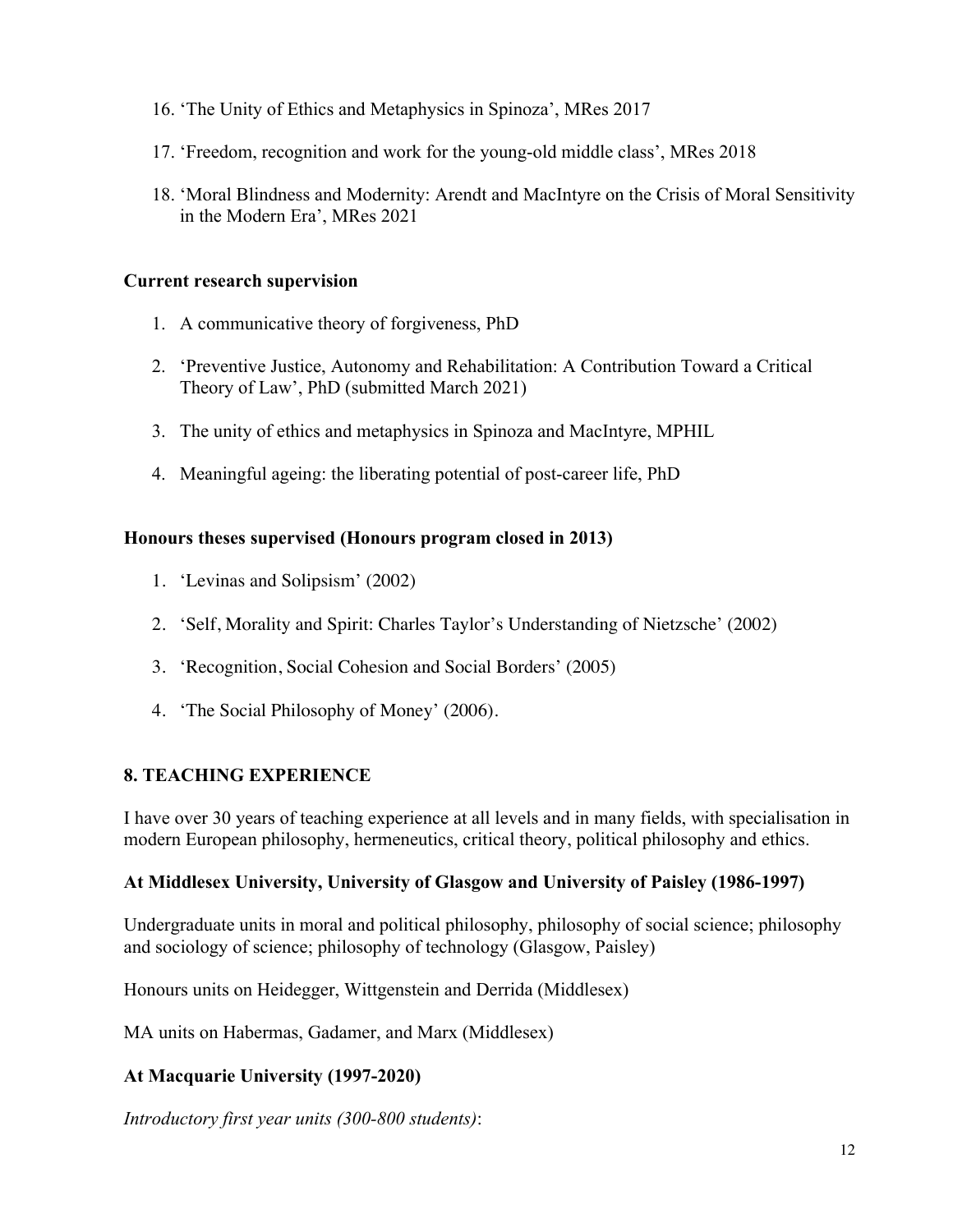Philosophy, Morality and Society (Happiness, Goodness and Justice)

Mind, Meaning and Metaphysics (Theories of Human Nature)

Humanities in the World.

*Mid-level 2nd and 3rd year units (30-100 students)*: Early Modern Philosophy

Kant

Philosophical Problems of Modernity

Freedom and Alienation

Social Philosophy

Philosophy Capstone Unit

Philosophy of Religion

Work and the Good Life

#### *Advanced Honours and Masters seminars (10-30 students)*

Kant's Critique of Pure Reason The Philosophy of Charles Taylor John McDowell's Mind and World Axel Honneth's Ethics of Recognition Recognition as a Philosophical Problem Marx's Social Philosophy Philosophy and Work Recognition Theory in Social Research Foundations of Research in Modern European Philosophy Research Topics in Modern European Philosophy Research Topics in Philosophy.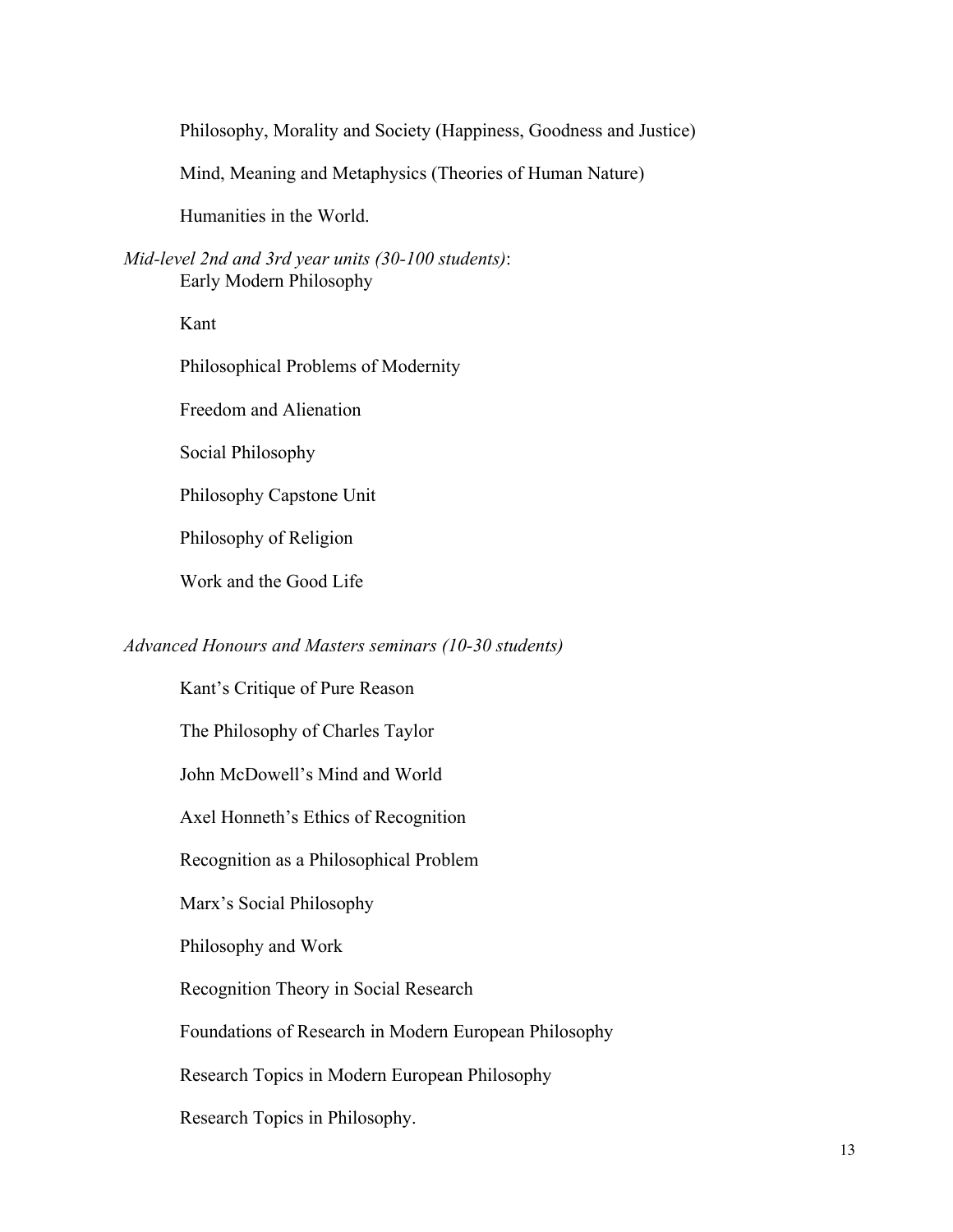#### **At Goethe-Universität Frankfurt (winter semester 2010/11)**

Undergraduate seminar: History of the Philosophy of Work

Honours seminar: Themes in the Philosophy and Politics of Recognition

#### **9. ADMINISTRATION**

Member of Macquarie Business School Level C Academic Promotions Panel (2019 - 2020)

Reviewer for Faculty of Arts ARC grant applications (2012-)

Member of Macquarie University Research Centre Panel (2014 - 2018)

Department of Philosophy Masters by Research Program Convenor (2015 - 2018)

Member of Faculty of Arts Outside Studies Program Panel (2016 - 7)

Member of Macquarie University Level D Promotion Panel (2014 - 2017)

Department of Philosophy Research Convenor (2013 - 2015)

Department of Philosophy Honours and Graduate Diploma Convenor (2012 - 2014)

Member of Macquarie University Fellowships Panel, 2012.

Head of Department, Department of Philosophy, April 2008 – August 2012.

Excellence in Research Australia (ERA) 2012 'Champion' for Macquarie University submission in Philosophy and Religious Studies (Field of Research code 22). Oct 2011-April 2012.

Member of Level D Academic Promotions Committee, October 2012

Member of the Research Training Panel of Macquarie University's Research Policy and Management Committee (2006-8)

Director of the Macquarie University Centre for Research on Social Inclusion (October 2005 - July 2007)

Leader of the Social Inclusion Centre of Research Excellence (CORE), (2006 - 7).

Director of the Centre for Research on Social Inclusion in the Division of Society, Media, Culture and Philosophy (November 2002 - October 2005).

Deputy Head of Department, Department of Philosophy (June 2003 - July 2007)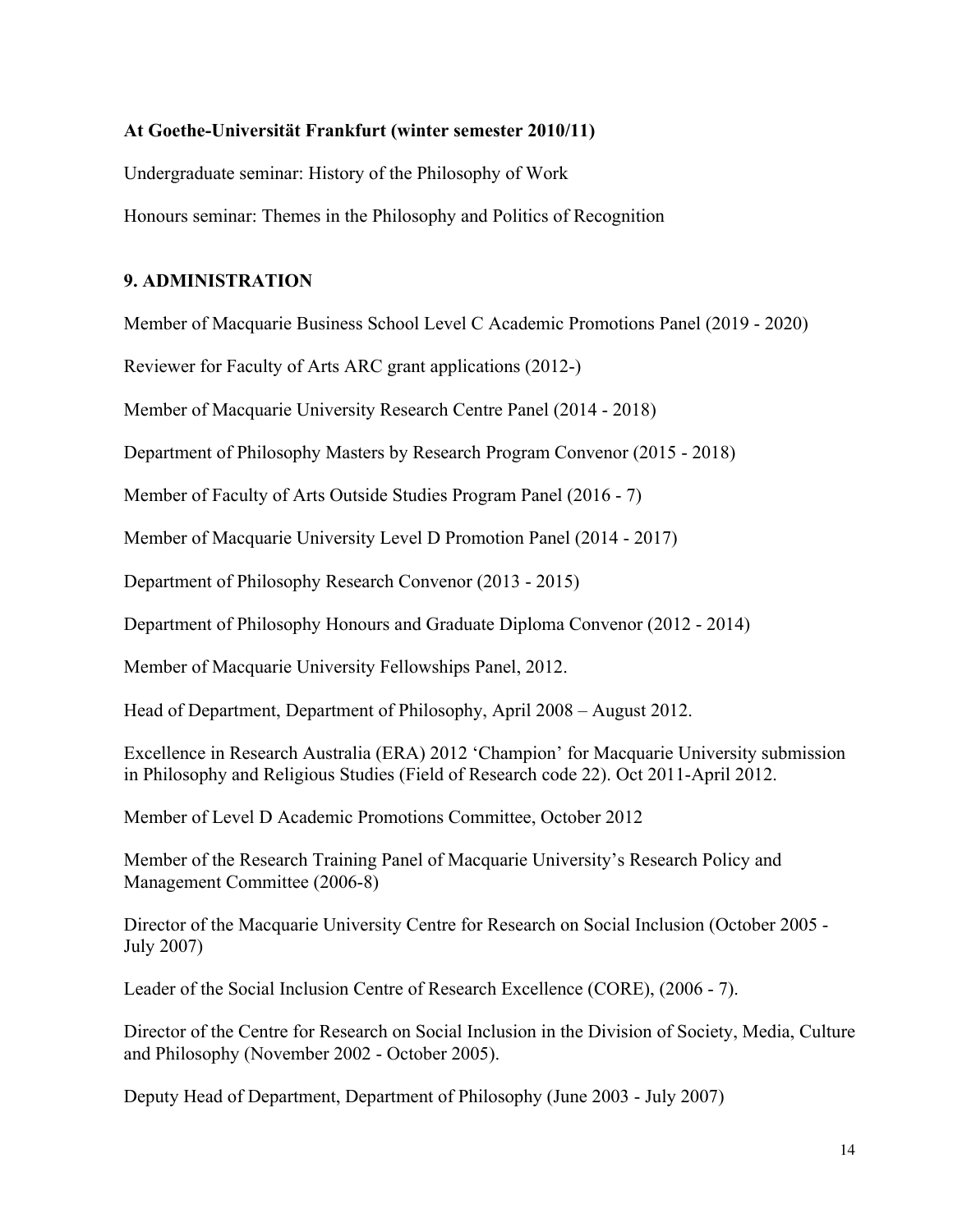Member of the Scholarships and Examinations Sub-committee of the Macquarie University Higher Degree by Research (HDR) Management Committee (January 2003 - July 2007)

Member of the Philosophy Department Research Committee (2006-7)

Chair of the Philosophy Department Honours Committee (2005)

Chair of the Postgraduate Committee of the Division of Society, Media, Culture and Philosophy (January 2002 – February 2004).

Member of the Macquarie University Higher Degree by Research (HDR) Management Committee (previously the Postgraduate Management Committee) (January 2002 - February 2004).

Member of the working party on the HDR Commencement Program (July - Dec 2003).

Member of the working party on Supervisor Profiles (Nov - Dec 2003).

Chair of the Philosophy Department Postgraduate Committee (July 1998 - Feb 2004).

Acting Head of Department (Oct 2001- April 2002)

# **10. CONTRIBUTIONS TO THE PROFESSION**

# **Advising**

Member of the *Australasian Philosophical Review* Committee (2015 - 2021)

Member of the Advisory Panel of the *European Journal of Philosophy* (2003 - 2013).

Member of the Advisory Panel for the book series *Thinking Politics* (Edinburgh University Press)  $(2011 - )$ 

Member of Honorary Academic Advisory Board for the International Congress co-organized by the Institute of Philosophy at Nicolaus Copernicus University in Torun and the International Institute for Hermeneutics, *Hermeneutics-Ethics-Education-Media* in Torun, Poland, September 5-8, 2011.

Member of the Editorial Board of *Critical Horizons* (from 2007)

Academic advisor for book proposals and manuscripts in the fields of modern European philosophy, social theory, political theory and general philosophy. Publishers advised include Polity, Routledge, Sage, Cambridge University Press, Oxford University Press, Ashgate, Palgrave Macmillan, Essex Studies in Contemporary Critical Theory, Fordham University Press, McGill-Queen's University Press, University of Notre Dame Press, Columbia University Press, Bloomsbury Academic, Springer.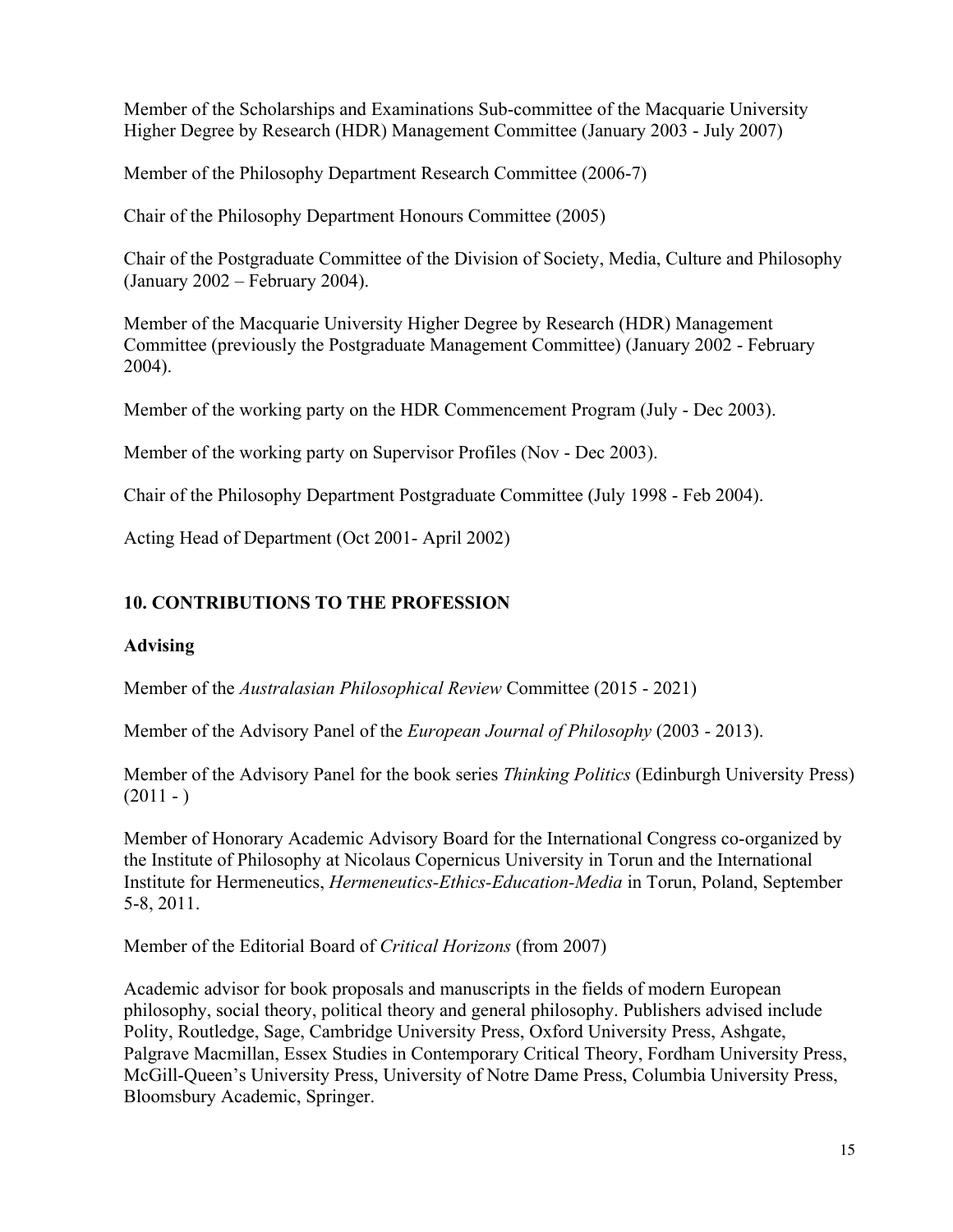# **Competitive Grant Assessment**

Australian Research Council Assessor (2010 - 2020).

Research Foundation Flanders (FWO), 2014, 2016, 2017.

## **Academic Journal Refereeing**

I have refereed articles for the following international journals:

Canadian Journal of Philosophy; Canadian Journal of Political Science; Contemporary Political Theory; Constellations, Dialogue; Ethical Perspectives; European Journal of Philosophy; European Journal of Political Theory; Inquiry; International Critical Thought; International Journal of Philosophical Studies; Journal of Consciousness Studies; Journal of Moral Philosophy; Journal of Social Philosophy; P.O.I. (Points of Interest) - Rivista di indagine filosofica e di nuove pratiche della conoscenza; Political Studies; Res Publica; Southern Journal of Philosophy; Theory, Culture and Society; Theory and Psychology; Thesis Eleven.

I have refereed articles for the following Australian Journals: Borderlands; Law, Text, Culture; Literature and Aesthetics

## **PhD thesis examination**

Human Goodness and Natural Goodness (University of Auckland 2018)

Strong Evaluation and Ontological Gaps. Reinterpreting Charles Taylor (University of Antwerp, 2016)

A More Human Language: An Exploration of Marx's Theory of Species Being (RMIT University, 2013)

Perennial Questions, Contemporary Responses: Exploring Meaning, Subjectivity and Society through Cornelius Castoriadis and Charles Taylor (LaTrobe University, 2006)

Strong Evaluation without Sources. On Charles Taylor's Anthropology and Cultural Moral Realism (University of Jyväskylä, Finland, 2003)

Adorno and the Modern Ethos of Freedom (University of New England, 2001)

Merleau-Ponty and the Cultural World (La Trobe University, 2001)

Rationality & Difference: Towards a Dialogical, Discursive Approach to Reason (Swinburne University of Technology, 2000).

## **Masters and Honours thesis examination**

## **Masters**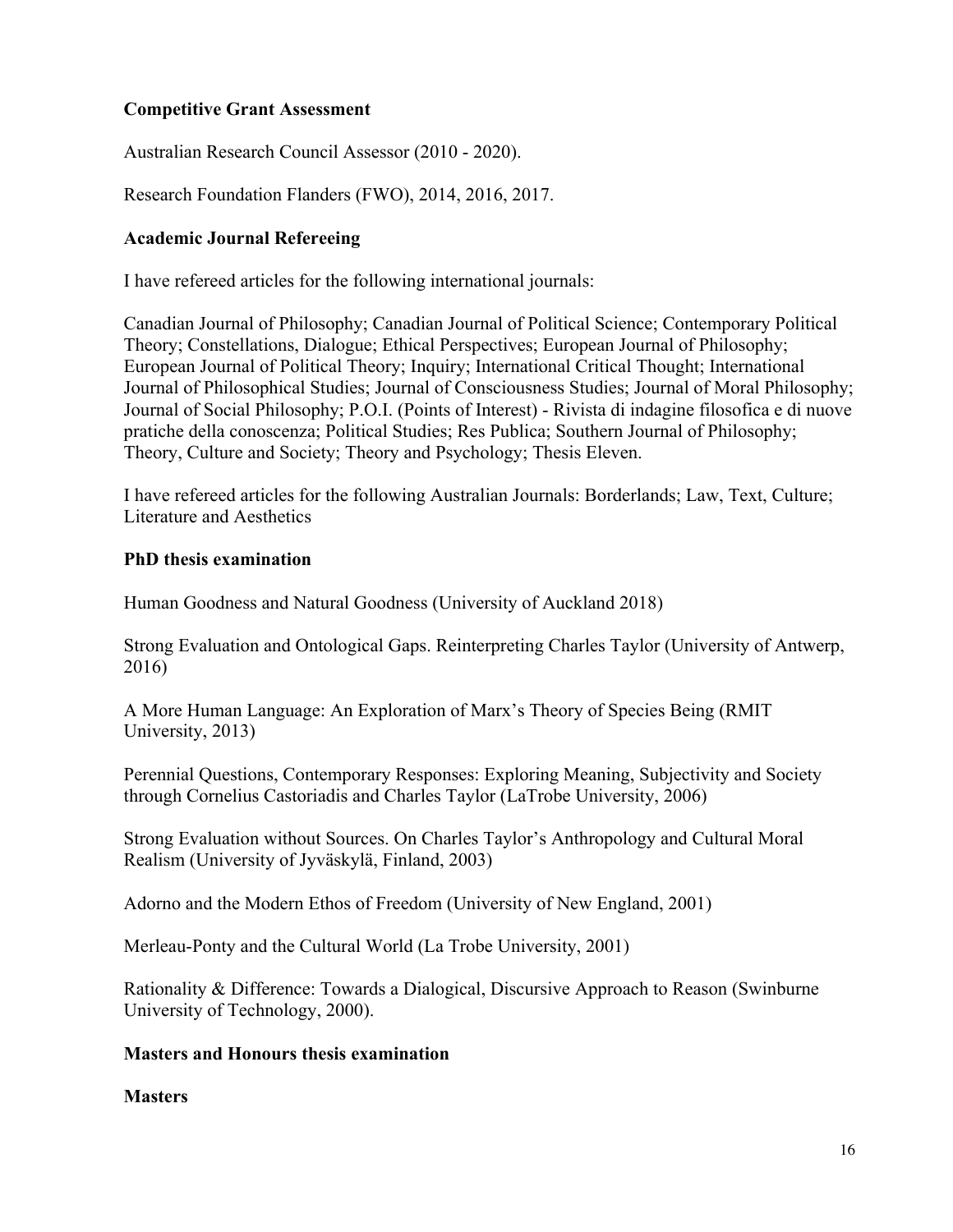Reconciling authority with reason: Gadamer and the problem of authority, Deakin 2020

The Problems of Pluralism? Rawls and Arendt, The University of Notre Dame, October 2018

External Panel Member Confirmation of MA Candidature, Deakin 2017

# **Honours**

McDowell's moral philosophy, Australian National University, November 2015

Various, University of Aukland, November 2008.

# **External unit moderation**

External moderator for two philosophy units (theories of human nature, political philosophy) Australian Catholic University, April 2006.

# **Conference organisation**

I took a leading part in the organisation of the following conferences: Work and Self-Development (ARC funded conference), Macquarie University, November 2011; Work after Liberalism, Institute for Social Research, Frankfurt, February 2011; Recognition and Work (ARC funded conference), Macquarie University, October 2007; Critique Today, Annual Conference of the Australasian Society for Continental Philosophy, Macquarie University, December 2004; Mobile Boundaries / Rigid Worlds, Macquarie University, September 2004; Social Inequality Today, Macquarie University, November 2003; Justice to the Past, Macquarie University, August 2003; Levinas: Contemporary Debates, University of Sydney, 2000; Australasian Association for Philosophy Annual Conference, Macquarie University, 1998. I was a co-organizer for: The Time of Philosophy, Middlesex University, 1996; Strangers and Others, Middlesex University, 1995; Technology and Subjectivity, Middlesex University, 1994.

# **Presentations of research (since 2011)**

'On the ethical foundations of basic income', contribution to 'A Basic Income for a Complex Society', Digital Workshop of The Australian Sociological Association, November 25 2020. 'Hermeneutics as a Philosophy of Work', Self-Interpreting Animals: On the Status of Hermeneutics and the Interpretive Turn, University of Antwerp, 20 November 2020 (invited) 'The Malaises of Work - and Two Routes to Recovery', Philosophy Colloquium, University of Connecticut, September 2019.

'Two Philosophical Approaches to the Four-Day Week', Centre for Work Futures, Macquarie University, September 2019.

'Taylor, Hegel and Liberal Naturalism', Australian Hegel Society Conference, UNSW, Feb 2019. 'The Ends of Work', ILAS Grand Challenges public lecture series, July 2018.

'Basic Income and Social Freedom', Justice as Decolonization conference, Queens University Belfast, June 2018.

'The Return of Work in Critical Theory', Philosophy Colloquium, Humboldt University, Berlin, June 2018.

'Basic Income and the problem of solidarity', RIP talk, Keele University, February 2018.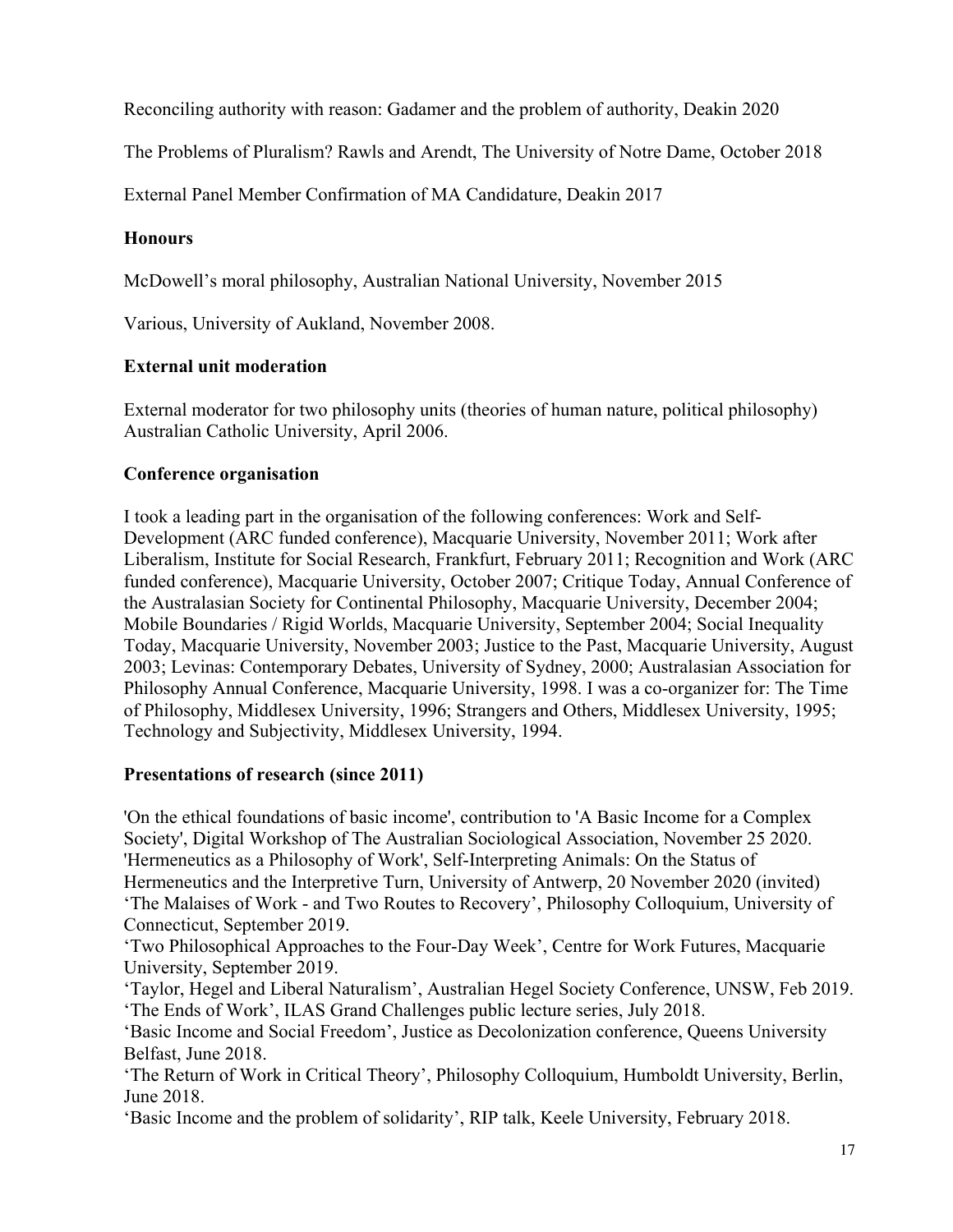'Basic Income Solidarity', The Political and Social Philosophy of Solidarity conference, Humboldt University, Berlin, December 2017 (invited)

'How should a Hegelian think about unconditional basic income?' Australian Hegel Society conference, UNSW Sep 2016

'Recognition theory as a research program', Recognition and Incapacity Workshop, CAVE, Macquarie University, Sep 2016 (invited)

'Hope and Work', Hope: Social and Political Perspectives Workshop, University of Groningen, June 2016 (invited)

'Ordinary Life between Ethics and Ontology', Ethics and Ontology conference, University of Antwerp, June 2016 (invited)

'Arendt on the Active Life', ASCP annual conference, UNSW, Dec 2015

'Worries about Work' (symposium with Jean-Philippe Deranty and Dale Tweedie), Anxiety in Work ASCOS international conference, Macquarie University, Dec 2015 (invited)

'Subjectivity and Unemployment', AAP annual conference, Macquarie July 2015

'Ricoeur on Work', University of Tampere visiting guest professor lecture, Feb 2015 (invited)

'Worries about Work', University of Braunschweig, Guest lecture, Nov 2014 (invited)

'Does critical theory move beyond hermeneutics?', Australasian Society for Continental Philosophy conference, UWS, December 2013.

'Meaning in Work', Meaning in Life conference, Centre for Agency, Values and Ethics, Macquarie University, November 2013. (invited)

'What is productive action?', Australasian Society for Continental Philosophy conference, University of Auckland, December 2012

'Work as a Sphere of Norms, Paradoxes and Ideologies of Recognition', Work and Selfdevelopment conference, Macquarie University, November 2011.

'Solidarity as a Structure of Work', Work after Liberalism conference, Institute for Social Research, Frankfurt, February 2011.

'Taylor, Solidarity, and Work', Institut für Soziologie Seminar, Friedrich-Schiller-Universität Jena, February 2011.

'Gadamer's Hermeneutics of Work', Institut für Philosophie Seminar, Goethe-Universität Frankfurt, January 2011 (invited)

'Rationality and Engagement', Invited presentation, Engaging McDowell international conference, University of Sydney, July 2010. Expanded version presented at the Colloquium for Social Philosophy, Goethe-Universität Frankfurt, November 2010, and Australian Catholic University Philosophy Seminar, October 2011.

# **11. CONTRIBUTIONS TO THE COMMUNITY**

6 Radio interviews on the 4 day work week: 2SER (Sydney) and 6PR (Perth) 28 October 2019, ABC Coffs and Mid North Coast, Breakfast Show 29 October 2019, Radio Adelaide Breakfast Program 30 October 2019, ABC NSW state radio 31 October 2019, ABC Radio Sydney Breakfast Show, 1 November 2019.

'The Ethics of the 4 Day Work Week. It's not just about the hours'. *The Conversation*. 28 October 2019. https://theconversation.com/the-ethics-of-the-4-day-work-week-its-not-just-aboutthe-hours-124418

'Richard Rorty and Transcendence', interview with Tracy Llanera and David Rutledge, The Philosopher's Zone, ABC National Radio, broadcast 29 September 2019.